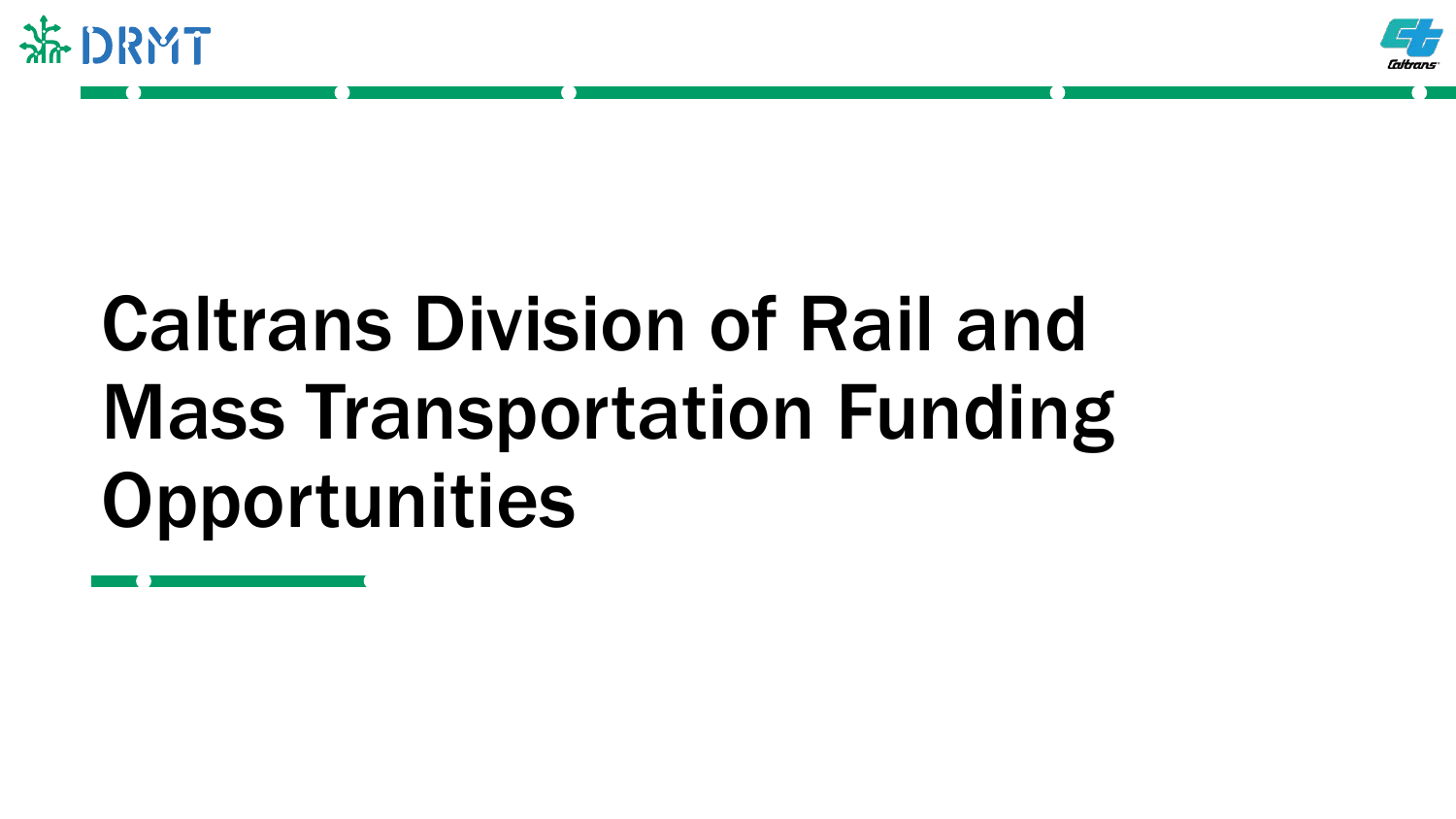



### FTA Low No Program

- NOFO released March 4 over \$1 billion in funding for zero emission
	- 5339(c) Low No \$1.17 billion
	- 5339(b) Bus and Bus Facilities \$545 million
- Applications were due May 31, 2022

Start preparing for next years application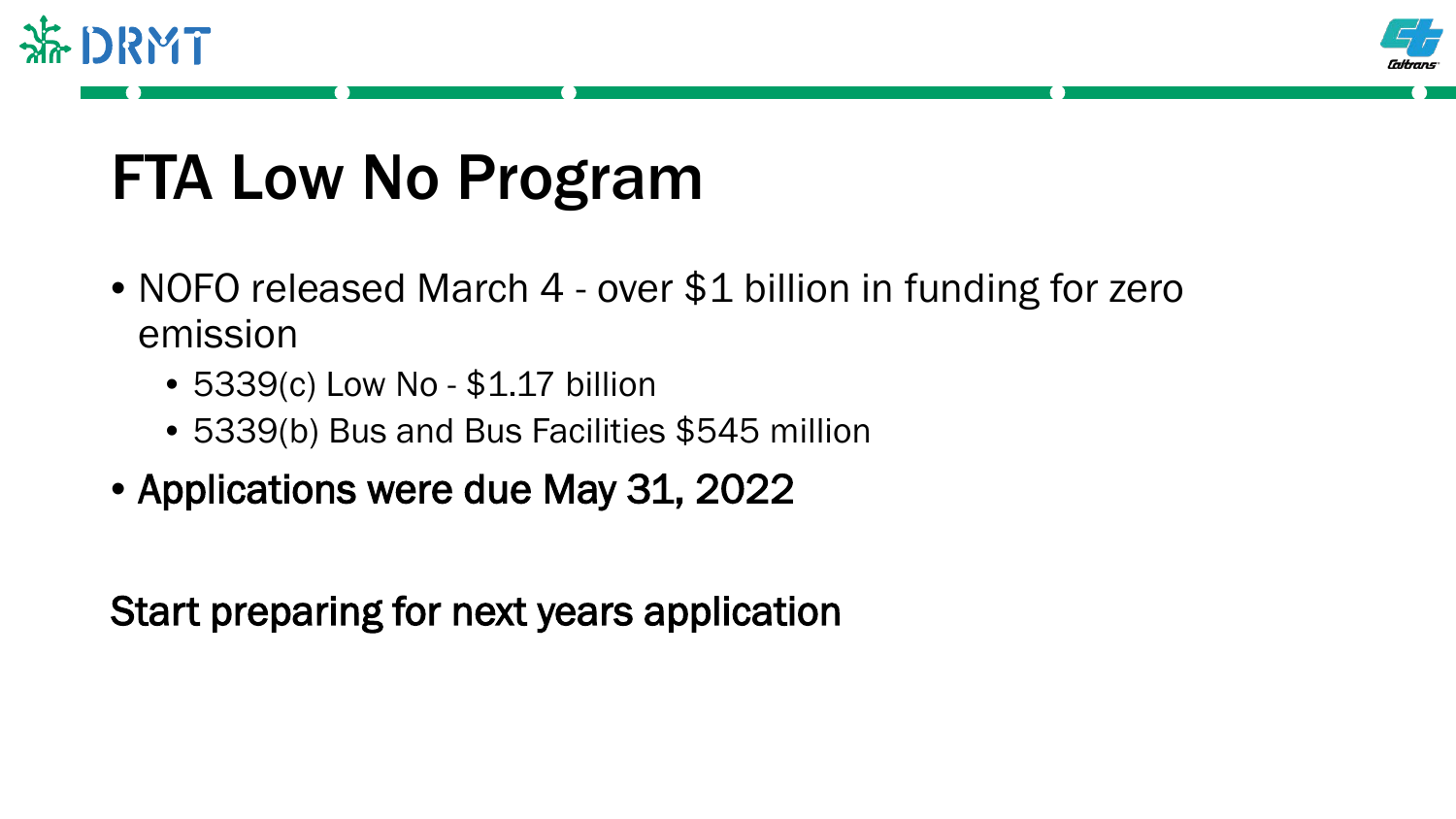



### FTA Zero Emission Fleet Transition Plan

Applications for both the Low No and Bus and Bus Facilities programs must include a Zero-Emission Transition Plan

- Caltrans led Technical Assistance Contract
- Workforce Development opportunities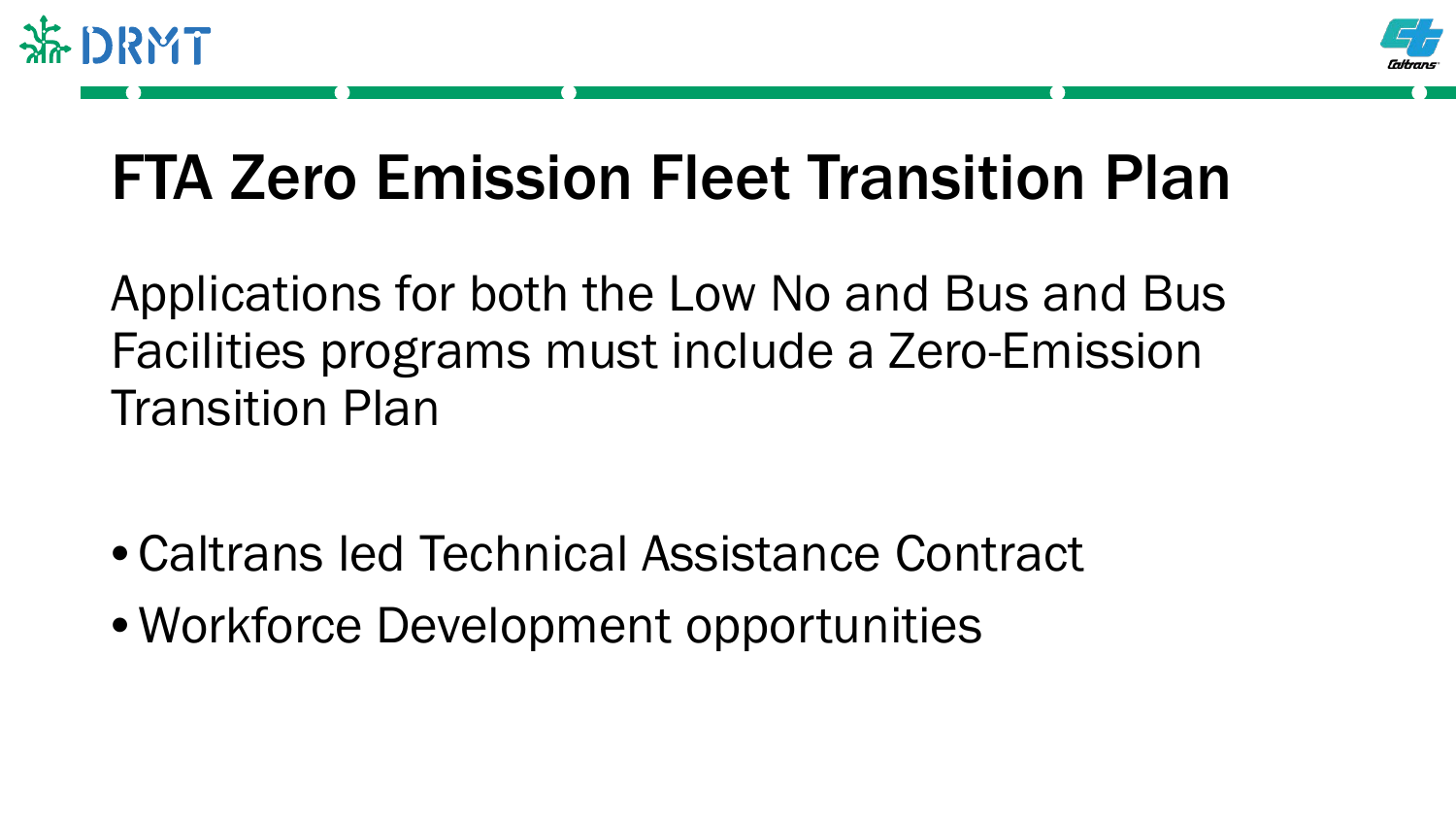



# Low Carbon Transit Operations Program

Eligible projects include:

- ZEB Procurement
	- Electric
	- Hydrogen
- ZEV Procurement
- Electric Charging Stations
- Electric Charging Infrastructure at transit facilities
- Solar Panel for lights and charging

. Call for projects in January, funds allocated late June/Early July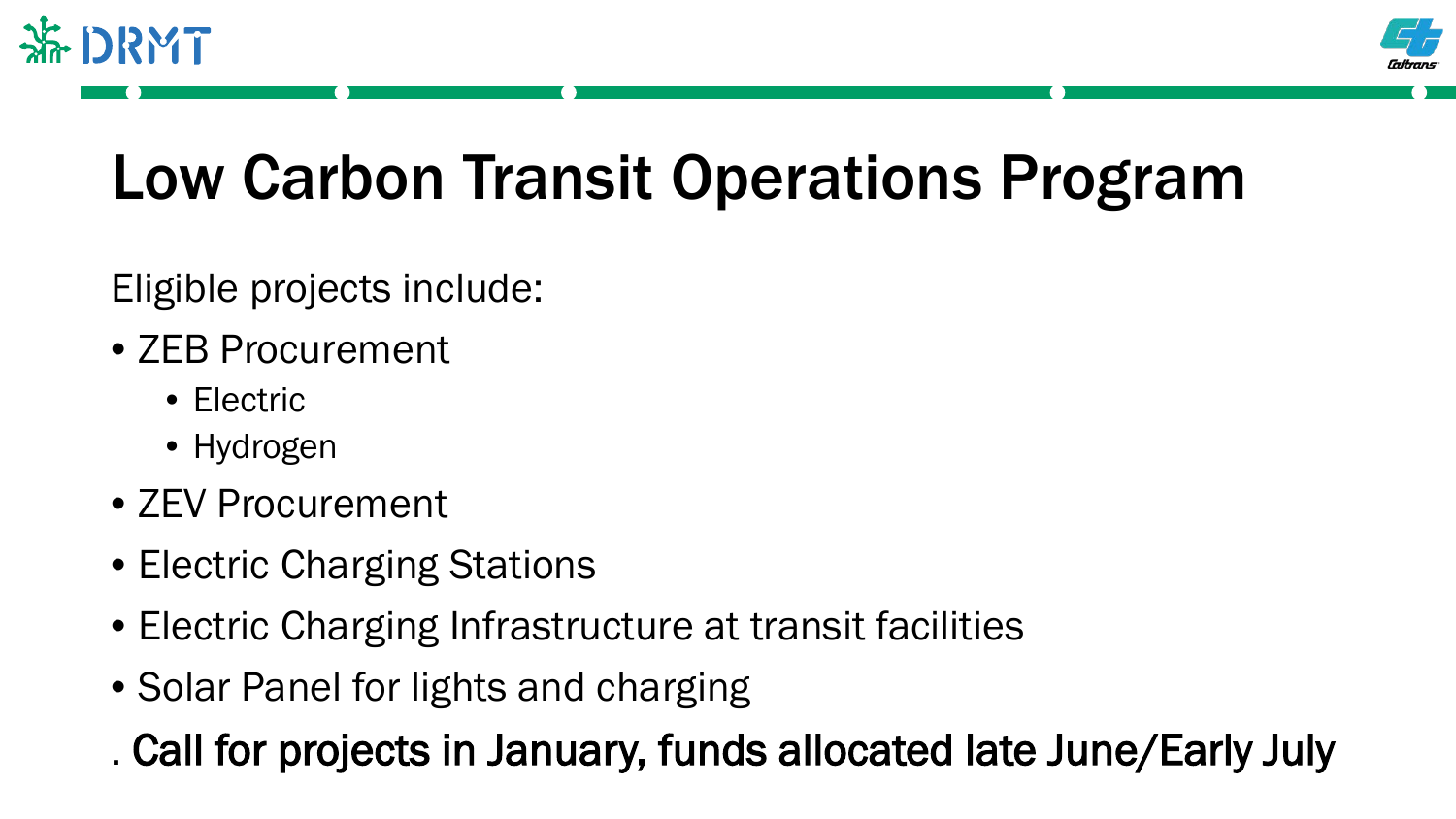



### Low Carbon Transit Operations Program

**Important Dates:**

**June-July 2022**: LCTOP agencies receive remittances from SCO **October 28<sup>th</sup> 2022**: Project activity reports due (This includes projects that were awarded for the 2021-2022 Allocation request cycle)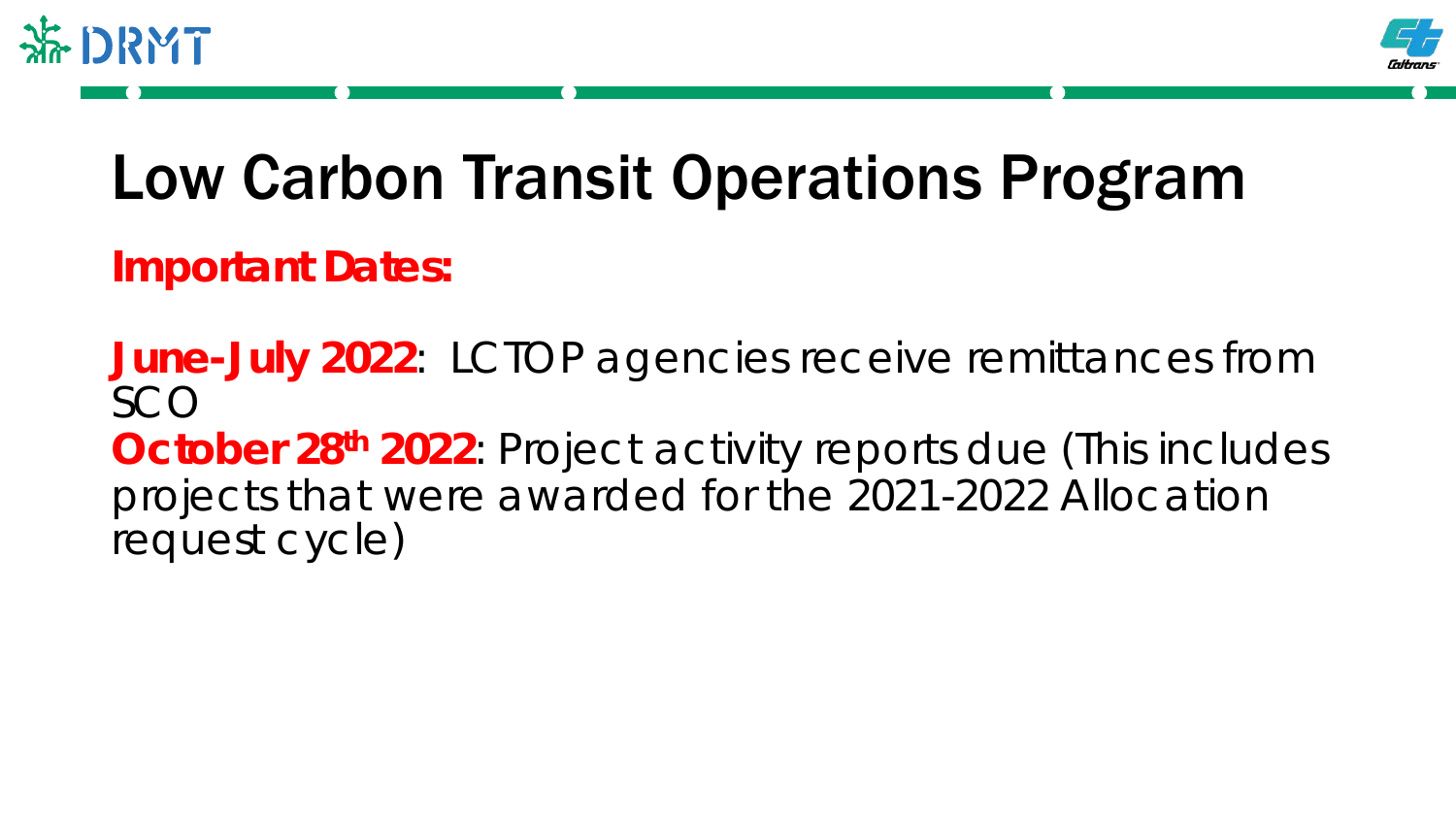



### SB1 State of Good Repair Program

Eligible projects include:

- Achieve and maintain a "state of good repair"
- "Fix-it-first" Projects
- Focus on Repair, Replace, Rehabilitate
- Non-Expansive

Important Due Dates:

Project List Submittals due Sept. 1st annually

Project Status and Expenditure reports due Dec. 31st annually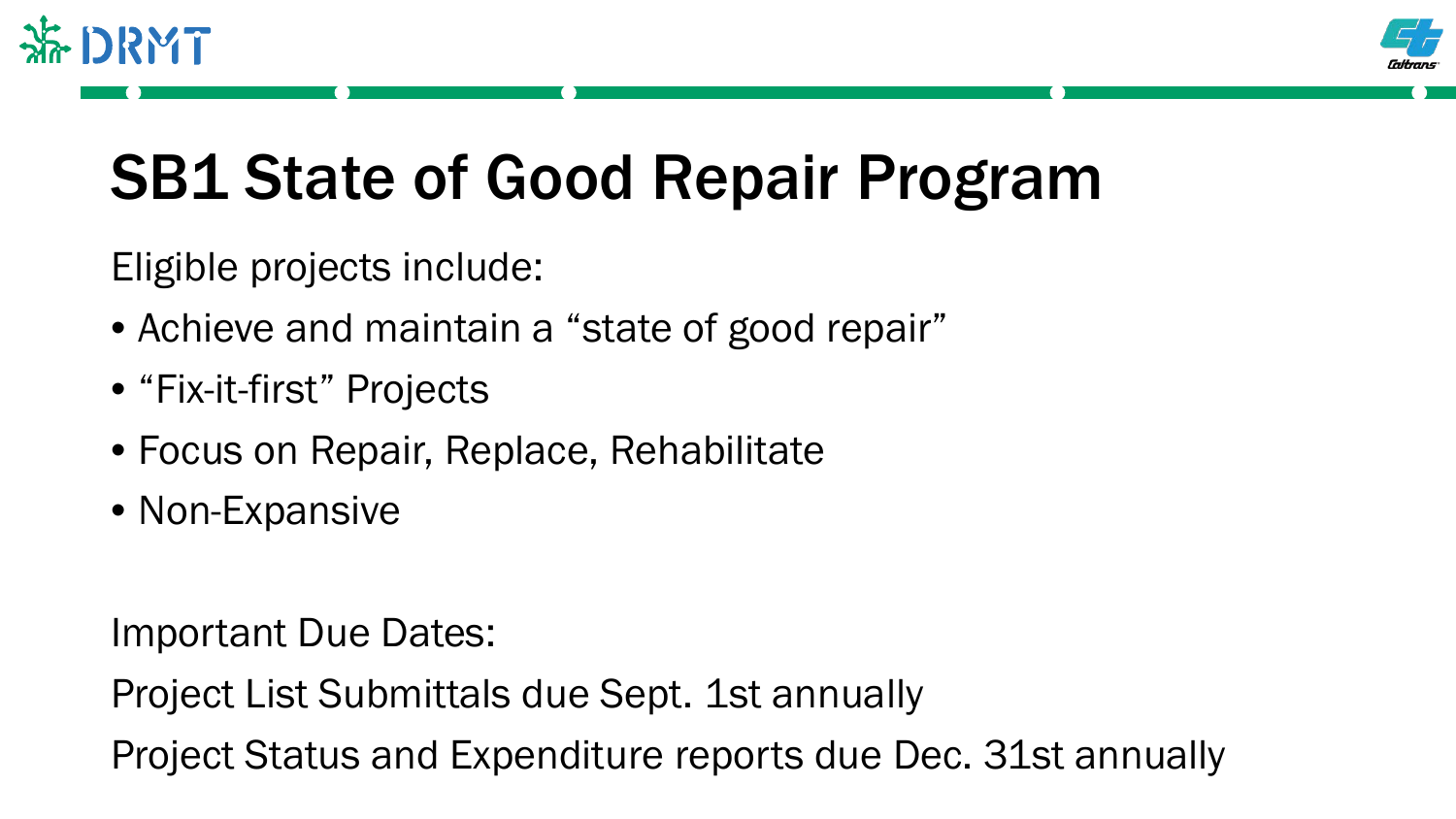



### Transit and Intercity Rail Capital Program

Competitive Program to fund a small number of transformative projects that improve the statewide network and reduce greenhouse gas emissions.

CalSTA Award Announcement Mid-June 2022 Next call for projects early 2024.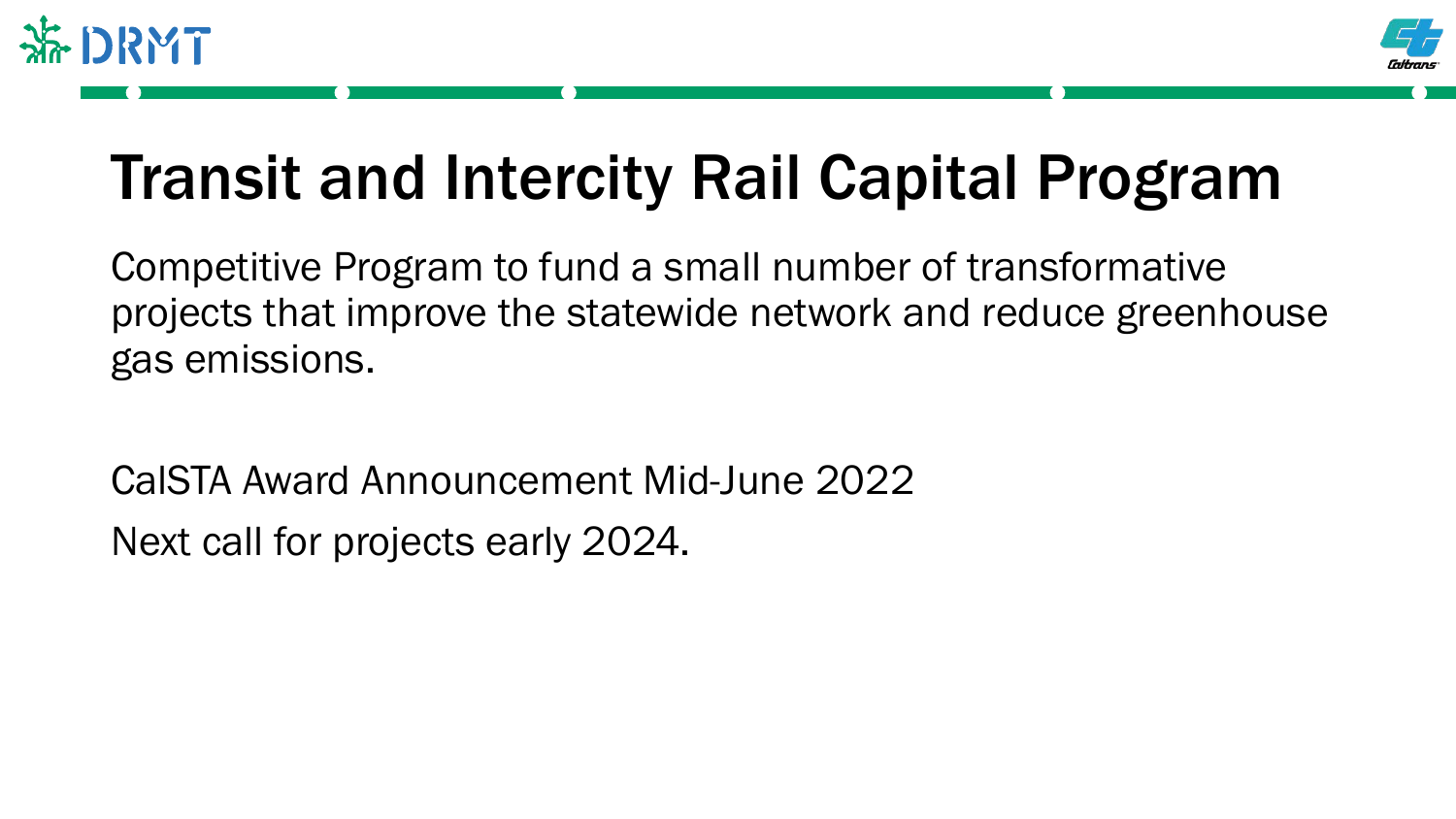



### Transit and Intercity Rail Capital Program

### Lake County Interregional Transit Center

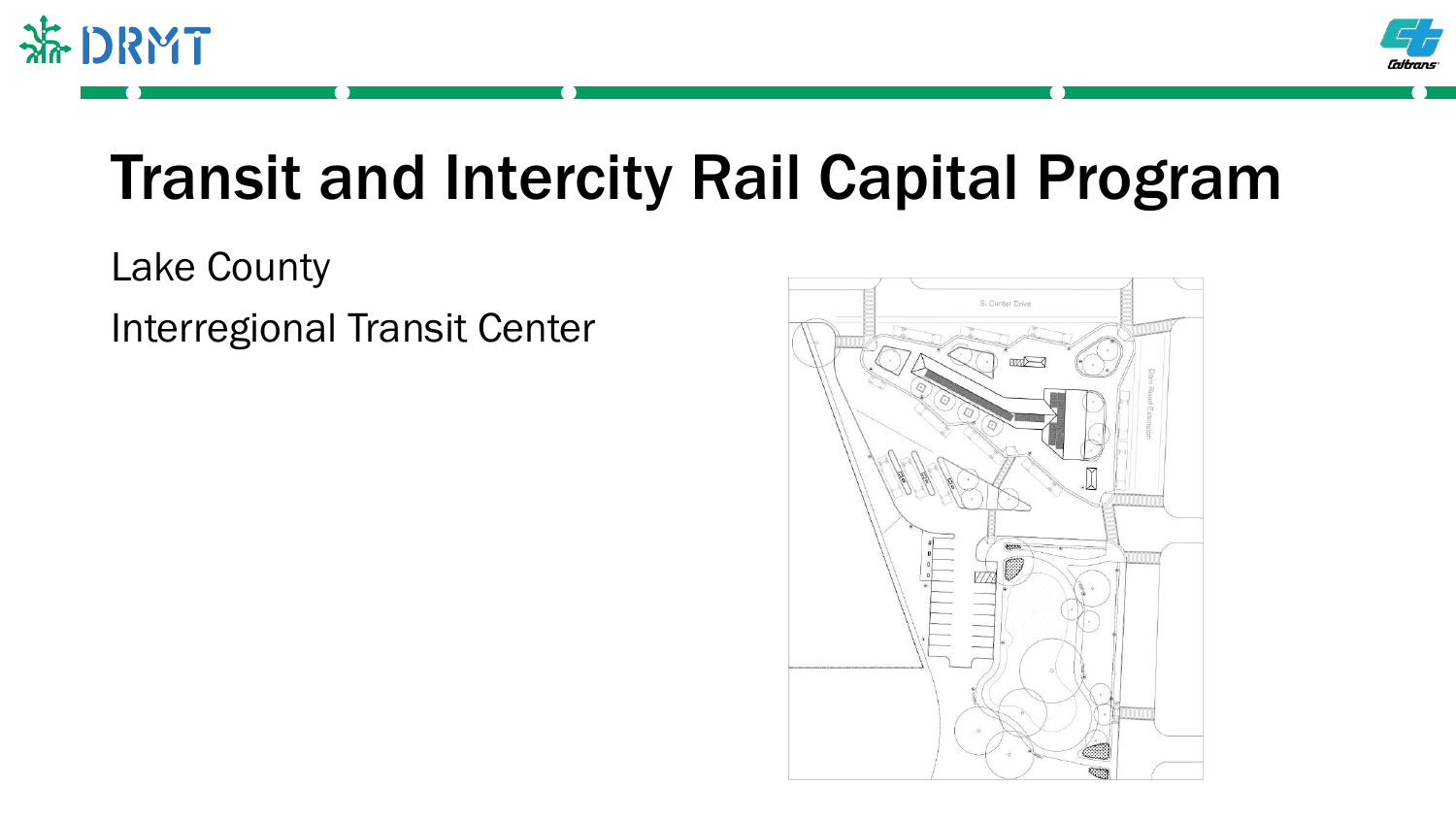



# Hybrid and Zero-Emission Truck and Bus Voucher Incentive Project (HVIP)

- Board approved FY 21-22 funding for HVIP ZEV Package includes a three-year strategy to support 1,000 ZEBs in HVIP
	- FY 21-22: \$70 M appropriated
	- FY 22-23: \$ 70 M future appropriation
	- FY 23-24: \$ 60 M future appropriation
- Solicitation opened on March 30, 2022 for the FY 21-22 with \$65.5M set aside
	- All Purchase orders on or after January 1, 2022 are eligible
- Transit agencies that apply for HVIP last year but did not receive it should reach out to CARB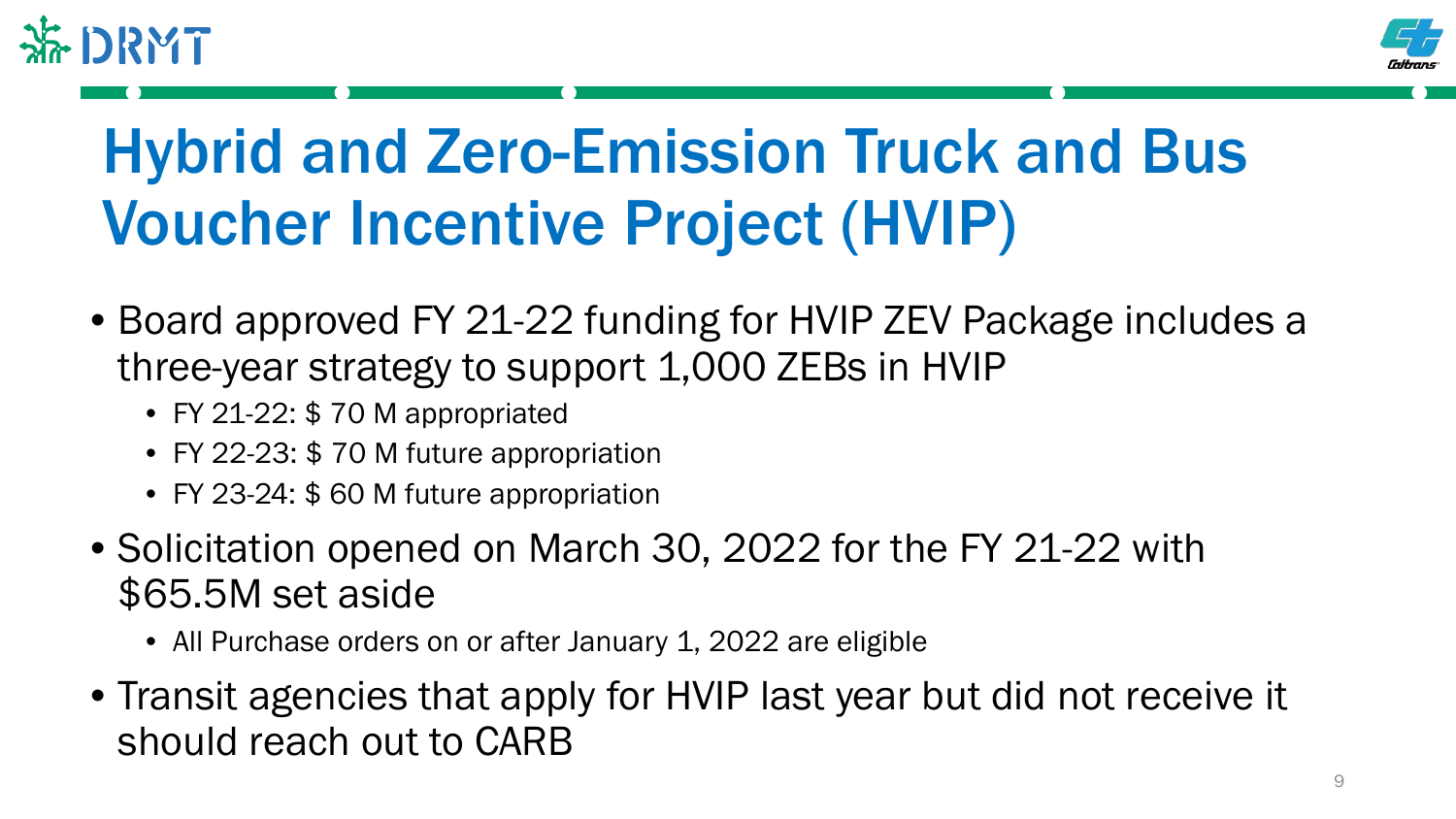



### North Coast Coordination effort with Greyhound/SJJPA/regional operators

- Foster collaboration between Caltrans, SJJPA, Greyhound, and regional operators to provide a better passenger experience in the North Coast US 101 corridor.
- Make recommendations for better schedule coordination of bus services in the corridor.
- Evaluate options to expand bus-only ticketing for SJJPA Route 7.
- Identify opportunities and barriers to participating in the California Integrated Travel Project (Cal ITP) and coordinating ticketing and fares.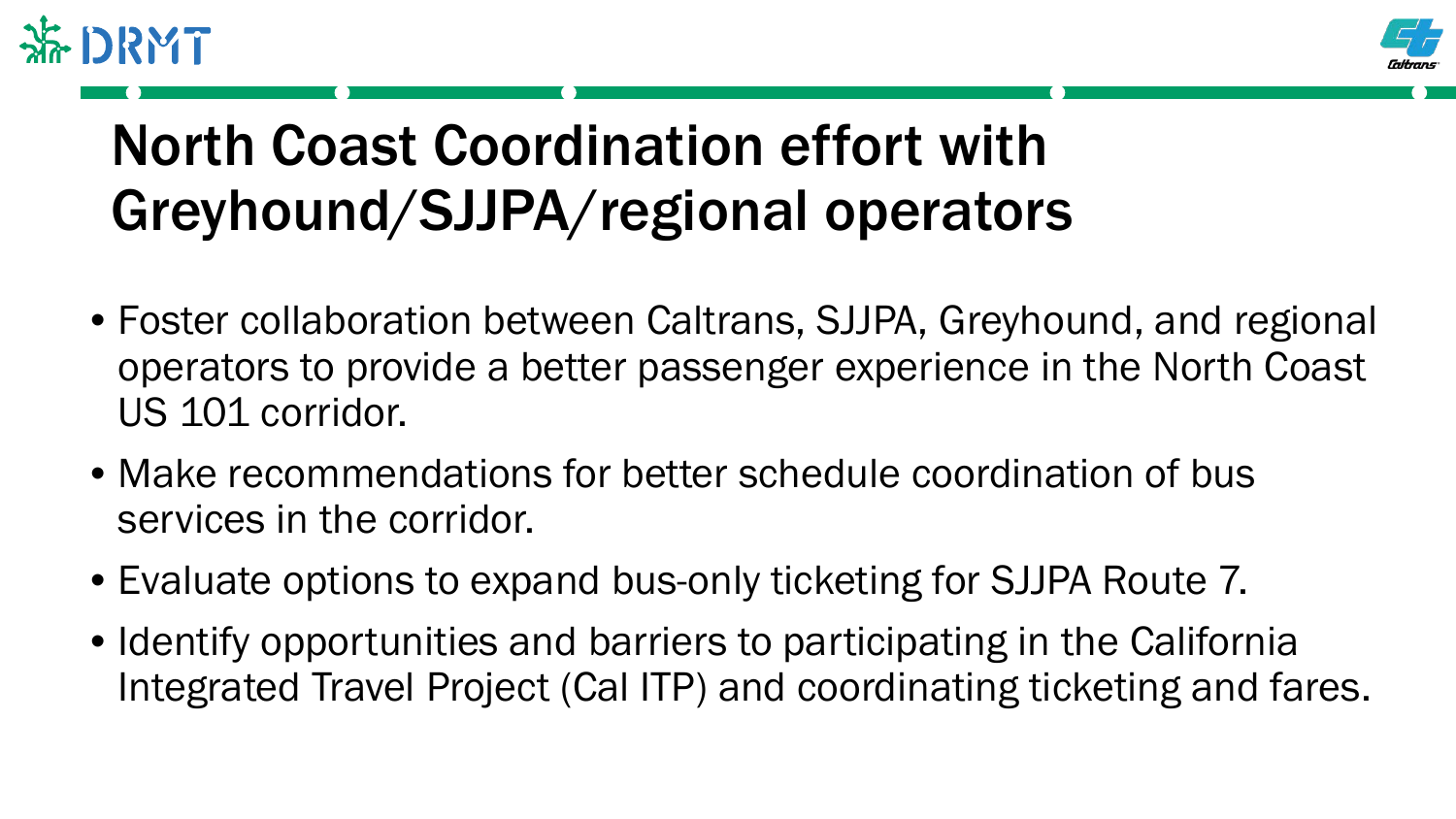



### Other sources

### FHWA

• CMAQ

### **FTA**

- 5339(a) State discretionary portion of Bus and Bus facilities.
- Urbanized Area Formula (5307) and Rural Areas (5311)

### **State**

• Sustainable Communities or Strategic Partnership Grants

Funding Finder - [CALSTART Rebate Finder \(fundingfindertool.org\)](https://fundingfindertool.org/)